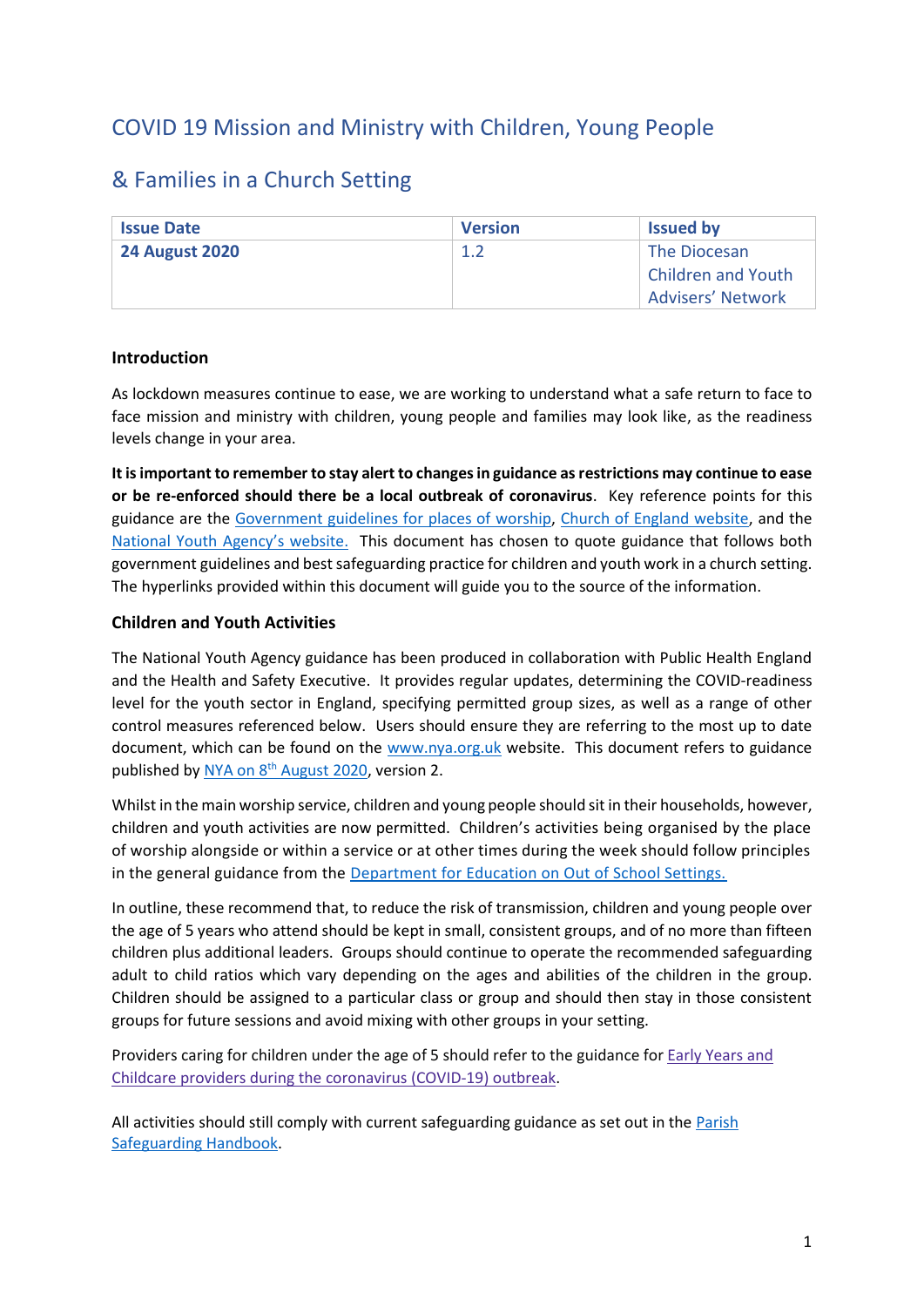Those attending should practise physical distancing and wear face coverings in line with the [government's current guidance](https://www.gov.uk/government/publications/staying-alert-and-safe-social-distancing/staying-alert-and-safe-social-distancing). As the risk of transmission is considerably lower outdoors, providers who normally run sessions indoors should consider whether they are able to do so safely outside on their premises.

Any shared facilities for children, such as play corners, soft furnishings, soft toys that are hard to clean, should be removed and/or put out of use.

Where young people or children are coming unaccompanied then we would advise consulting Safer [Environment and Activities](https://www.churchofengland.org/sites/default/files/2019-11/Safer%20Environment%20and%20Activities%20Oct19_0.pdf) from the National Safeguarding Team and adding a safeguarding assessment as part of the overall risk assessment for opening, particularly sections 1.3 on risk assessment and 2.10 on young people who attend church activities without their parents.

When you are collecting data for NHS Test and Trace, the details of the parent or guardian of an accompanied young person or child need only be collected. For unaccompanied children or young people aged 13 years old or over, they can be asked to provide their details and sign the consent form, or make an individual booking where consent is required. You may need to explain to them what the data is being collected for so they understand what Test and Trace is about, rather than relying on them reading and understanding the privacy notice on their own

All children and youth activities should also comply with the governmen[t COVID-19: Guidance for the](https://www.gov.uk/government/publications/covid-19-guidance-for-the-safe-use-of-places-of-worship-during-the-pandemic-from-4-july/covid-19-guidance-for-the-safe-use-of-places-of-worship-during-the-pandemic-from-4-july)  [safe use of places of worship during pandemic updated 4 August](https://www.gov.uk/government/publications/covid-19-guidance-for-the-safe-use-of-places-of-worship-during-the-pandemic-from-4-july/covid-19-guidance-for-the-safe-use-of-places-of-worship-during-the-pandemic-from-4-july) 2020 and can only function if all spaces to be used, worship space or other church buildings and rooms are Covid-19 secure. **Each church will need to assess the risk in their own context and make a clear plan of how to manage expectations, particularly if children and young people spend time in both the main worship service and separate groups.** 

#### **Reopening Children and Youth Provision**

Once the guidance has been read in full, we recommend that churches take their time to reopen their children and youth provision only after consultation and consent from volunteers, parents, and young people. In addition, each church needs to complete regular risk assessments taking into consideration what is possible in their [buildings](https://cte.org.uk/Articles/578334/Home/Coronavirus/Preparing_for_when.aspx) and [spaces,](https://www.churchofengland.org/more/media-centre/coronavirus-covid-19-guidance-churches#na) particularly if [different groups share the same facility.](https://cte.org.uk/Articles/578334/Home/Coronavirus/Preparing_for_when.aspx) It is important to remember that there is no 'one size fits all' that captures all nuanced types of practice, therefore, **this document should be used as a guide to inform local decision making.** Organisations must make their own judgements and undertake comprehensive risk assessments to decide if it is possible to comply with the guidance. Diocesan children, youth& family ministry advisors are available to help with any troubleshooting for your context.

Action plan and risk assessment templates for youth groups, plus 5 steps to safer working posters can be found [https://youthworksupport.co.uk/.](https://youthworksupport.co.uk/) You must keep your plan under constant review and be ready to react if the readiness level changes, ensuring you communicate changes to young people, staff, parents/carers and other stakeholders. Your action plan should include clear information about how your service can and will respond to different readiness levels to minimise risk.

Churches need to make sure that their plans for restarting face-to-face meetings and activities are developed so that, at all times:

• Volunteers, children and young people comply with social distancing and face covering requirements (determined by the government).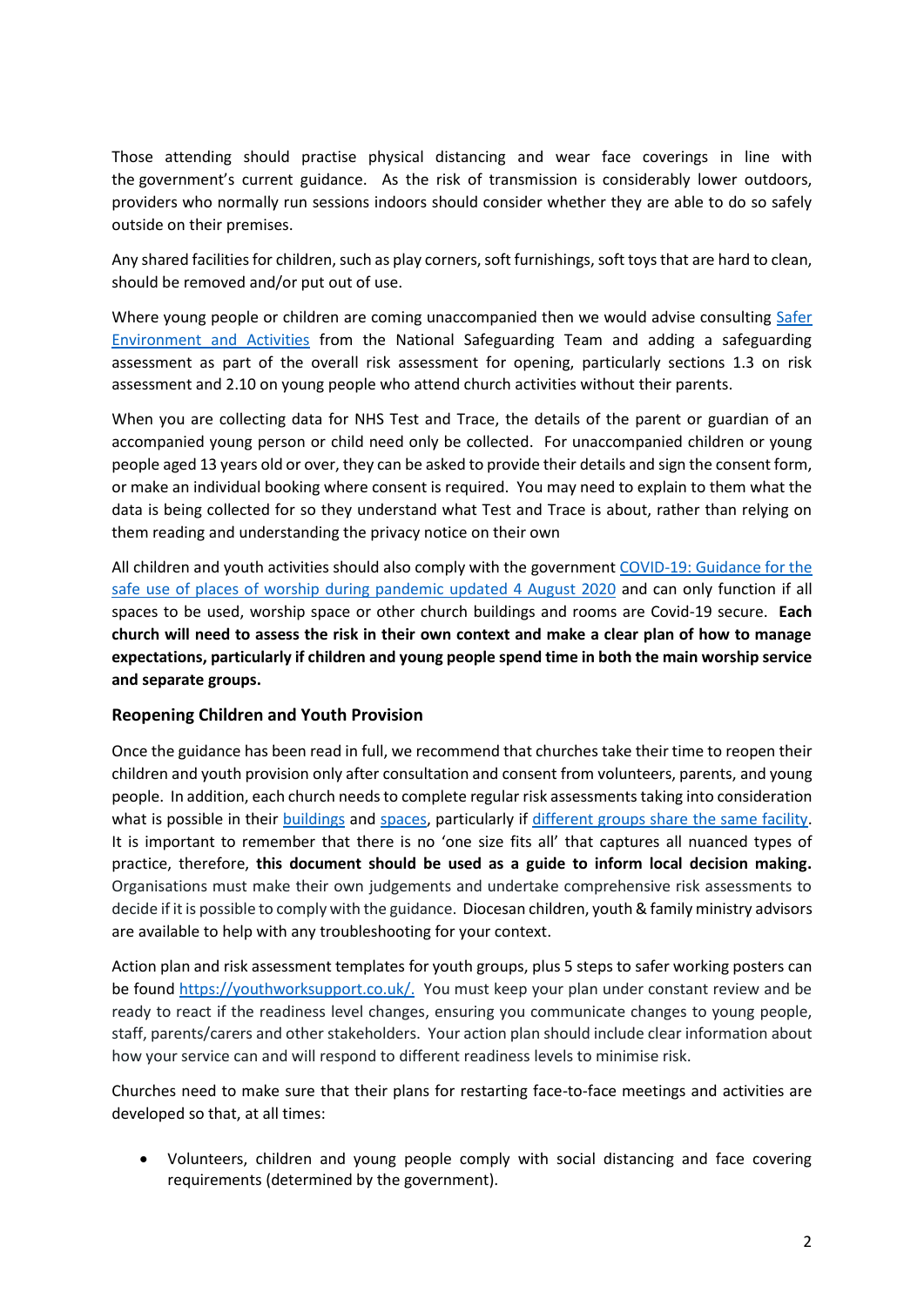- Hygiene levels are maintained, particularly in the areas of hand washing, use of toilet facilities and surface and equipment cleaning, particularly areas that are of child height.
- Any risk to volunteers, young people and the wider community, is safely managed, including a reduction in group sizes where necessary.
- Vulnerable young people and adults can be effectively safeguarded, both in relation to COVID-19, as well as other risk factors.
- Volunteers, parents, children and young people all clearly understand what adjustments need to be made to ensure everyone's safety and have had a chance to inform them.

Once the planning and consultation phase is complete, each church can make the decision when to resume face-to-face meetings and activities, whilst remaining within the government guidelines. We anticipate a phased return and encourage churches to consider a mixed mode of digital and gathered meetings.

## **Frequently Asked Questions**

- 1. Q. Do I have to re-open my children and youth activities?
	- **A. No.** It is important to only start back when you have planned, prepared your building, consulted your families, young people and volunteers and made a fresh [risk assessment,](https://youthworksupport.co.uk/) which is approved by the PCC.

#### **Working with Early Years 0-4 years**

- 2. Q. Can my church stay and play baby and toddler club meet?
	- **A. Not yet.** The government guidance for bot[h early years settings\(](https://www.gov.uk/government/publications/coronavirus-covid-19-early-years-and-childcare-closures/coronavirus-covid-19-early-years-and-childcare-closures#who-this-guidance-is-for)section 3.5) an[d out of school](https://www.gov.uk/government/publications/protective-measures-for-holiday-or-after-school-clubs-and-other-out-of-school-settings-for-children-during-the-coronavirus-covid-19-outbreak/protective-measures-for-out-of-school-settings-during-the-coronavirus-covid-19-outbreak?fbclid=IwAR0NeshL-sLWnqW3aKx9PrvZCD2u2m9OBYIalAcYSkbiwv1InqjJlntEGk4)  [settings](https://www.gov.uk/government/publications/protective-measures-for-holiday-or-after-school-clubs-and-other-out-of-school-settings-for-children-during-the-coronavirus-covid-19-outbreak/protective-measures-for-out-of-school-settings-during-the-coronavirus-covid-19-outbreak?fbclid=IwAR0NeshL-sLWnqW3aKx9PrvZCD2u2m9OBYIalAcYSkbiwv1InqjJlntEGk4) (Q.4) requires that parents and carers should not be allowed into the setting unless this is essential, due to guidelines on group sizes and social distancing.
	- **B.** Due to concerns of rising prevalence in the community within England, indoor play areas including soft play areas will remain closed until at least the 15<sup>th</sup> August. This will remain under review, according to section 3 of the government guidance on safe [use of multi-purpose community facilities.](https://www.gov.uk/government/publications/covid-19-guidance-for-the-safe-use-of-multi-purpose-community-facilities/covid-19-guidance-for-the-safe-use-of-multi-purpose-community-facilities)

We suggest that you remain in touch with families with very young children using a variety of approaches including phone calls and remote sessions using a video conferencing platform, following [Church of England Safer Church guidance.](https://www.churchofengland.org/sites/default/files/2020-04/Being%20connected%20with%20ZOOM%20safely.pdf)

- 3. Q. Can my Church Community Centre re-open?
	- **A. Yes.** Community facilities can now open for the provision of services for children and young people, provided you are able to provide a [COVID-19 secure facility.](https://www.gov.uk/guidance/working-safely-during-coronavirus-covid-19) Measures should be in place to ensure all users of community facilities follow the guidelines including **strict adherence to social distancing** of 2 metres or 1 metre with risk mitigation (where 2 metres is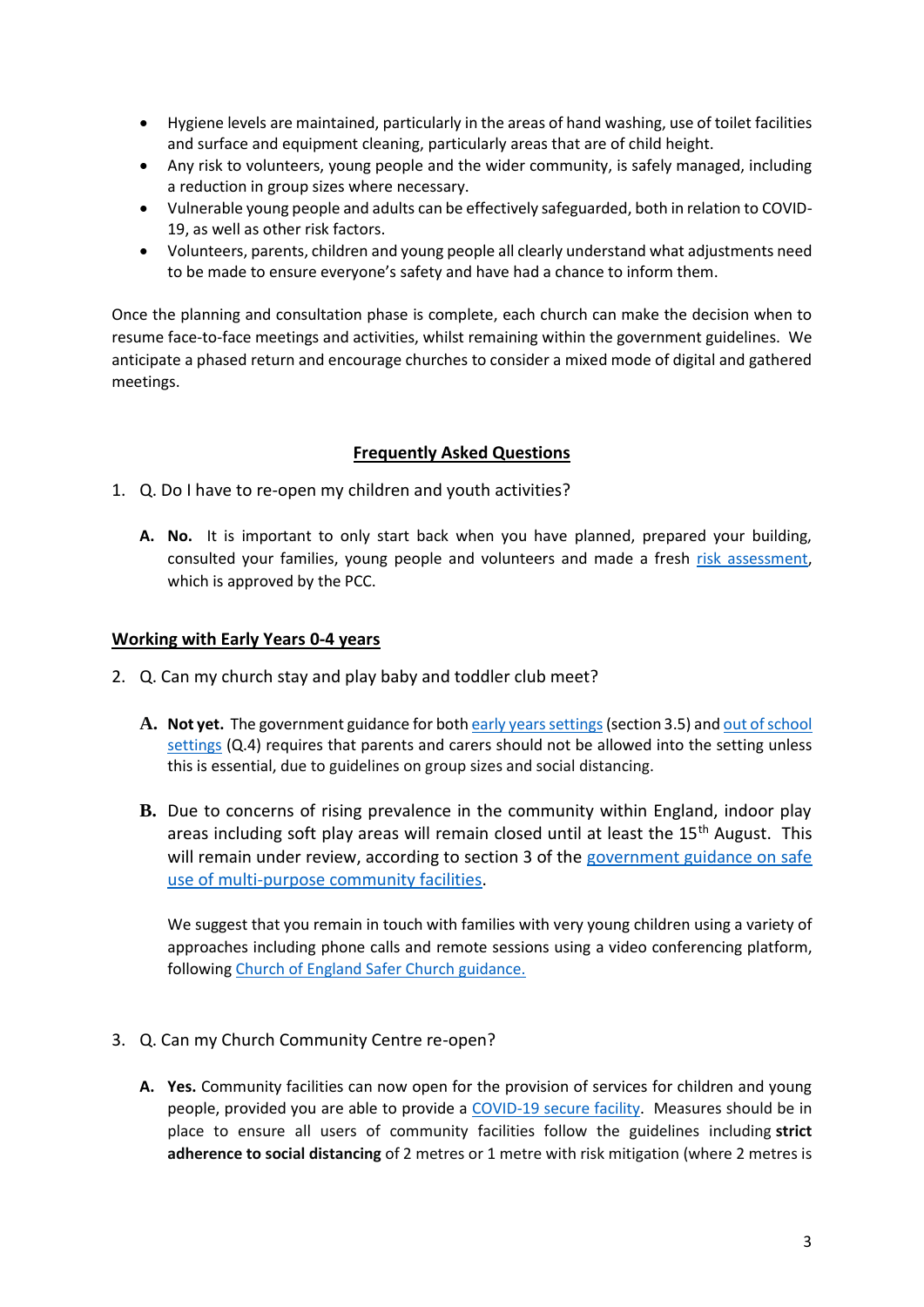not viable) are acceptable. You should consider and set out the mitigations you will introduce in your risk assessment.

The size and circumstance of the premises will determine the maximum number of people that can be accommodated while also facilitating social distancing. Further guidance on the size of gatherings and permitted activities can be found in the government guidance on safe [use of multi-purpose community facilities.](https://www.gov.uk/government/publications/covid-19-guidance-for-the-safe-use-of-multi-purpose-community-facilities/covid-19-guidance-for-the-safe-use-of-multi-purpose-community-facilities)

Churches that host formal childcare and educational settings in their community centres should refer to the relevant Early Years and childcare government guidance. Please note the current advice for [early years settings](https://www.gov.uk/government/publications/coronavirus-covid-19-early-years-and-childcare-closures/coronavirus-covid-19-early-years-and-childcare-closures#who-this-guidance-is-for) is to reduce face-to-face contact with and between parents and carers.

Reduce contact between parents and carers when dropping off and picking up their children, for example by limiting drop off and pick up to one parent or carer per family and staggering timings. Do not allow parents or carers into the setting unless this is essential and arrange for children to be collected at the door if this is possible.

4. Q. Can my church host a crèche during a church service?

**Not yet.** For the time being, children of all ages are expected to remain with their households when gathering as a congregation for worship. This guidance is separate from children and young people midweek groups restarting.

[Government guidance on young people and children attending places of worship states:](https://www.gov.uk/government/publications/covid-19-guidance-for-the-safe-use-of-places-of-worship-during-the-pandemic-from-4-july/covid-19-guidance-for-the-safe-use-of-places-of-worship-during-the-pandemic-from-4-july)

- Young children should be supervised by the parent or guardian. They should wash hands thoroughly for 20 seconds with running water and soap and dry them thoroughly or use hand sanitiser ensuring that all parts of the hands are covered. Places of worship can help remind children and young people, and their parents and guardians, of the important actions they should take during the COVID-19 outbreak to help prevent the spread of the virus. Posters on general hand hygiene can be found on th[e eBug website.](https://campaignresources.phe.gov.uk/schools)
- Any shared facilities for children, such as play corners, soft furnishings, soft toys and toys that are hard to clean, should be removed and/or put out of use.

Families are encouraged to bring their own resource pack that might aid their young children to worship within the main congregation. Alternatively, churches can provide play boxes **instead** of pew bags but they must contain items that can be easily cleaned. The boxes should be deposited in a separate area after use and follow the [Church of England Worship Guidance](https://www.churchofengland.org/sites/default/files/2020-07/COVID%2019%20advice%20on%20conducting%20public%20worship%20v1.2.pdf) on sharing:

In circumstances where worshippers cannot bring their own books, places of worship should keep a selection of clean books for individuals to use. Clean books should be quarantined for 48 hours since their previous use and should be quarantined for 48 hours again after use. Items which cannot be easily cleaned should also be subject to the 48-hour quarantine after use.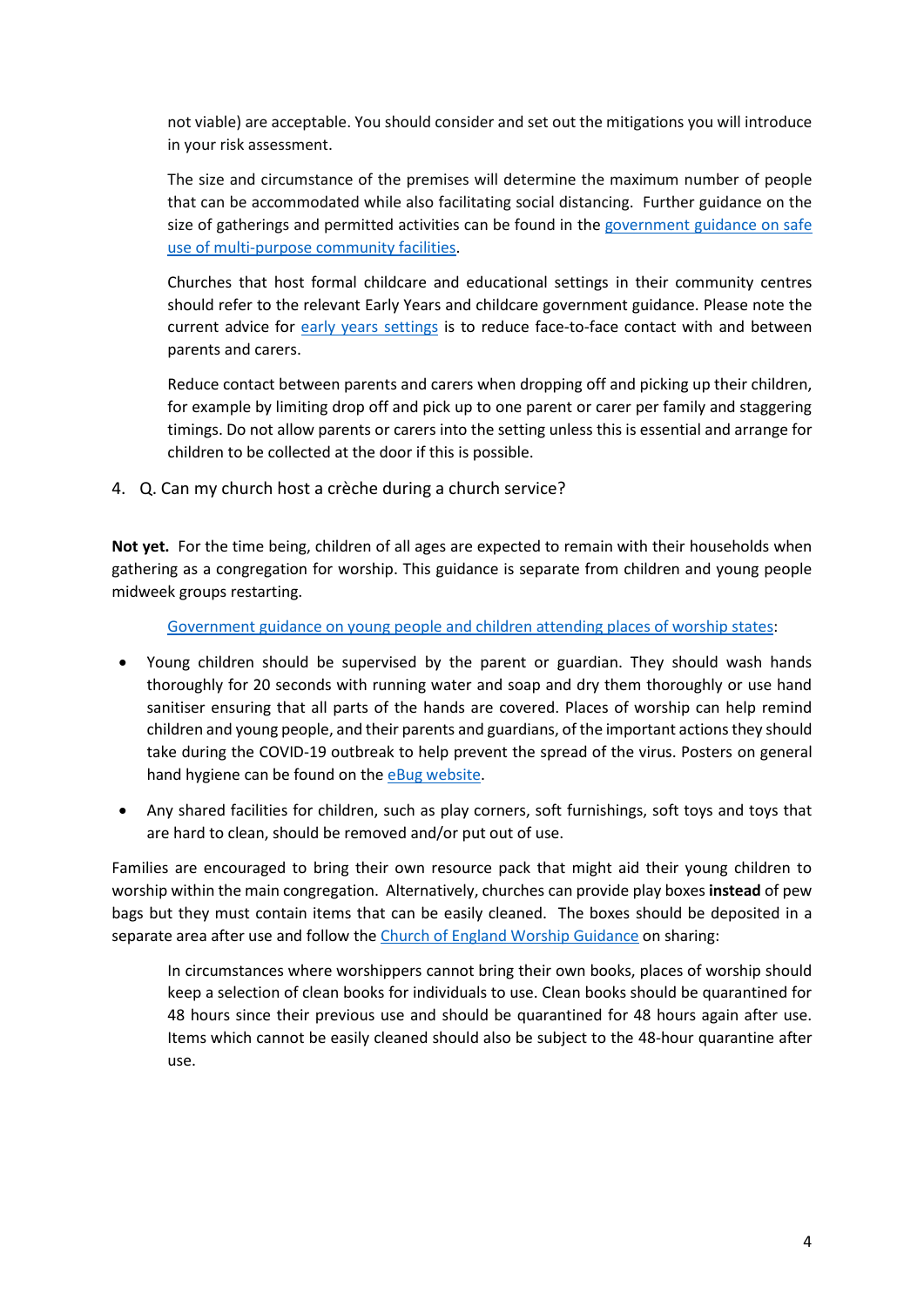# **5. Q. My church has a group for 3-4 year olds that meets during the service. Can this now meet?**

**A. Yes**. However children must be confident to stay in their group without their parent/carer. If this is not possible, the child should remain with their household in the main congregation.

Providers caring for children under the age of 5 should refer to the guidance for Early [Years](https://www.gov.uk/government/publications/coronavirus-covid-19-early-years-and-childcare-closures/coronavirus-covid-19-early-years-and-childcare-closures#who-this-guidance-is-for) and Childcare providers during the [coronavirus\(COVID-19\)](https://www.gov.uk/government/publications/coronavirus-covid-19-early-years-and-childcare-closures/coronavirus-covid-19-early-years-and-childcare-closures#who-this-guidance-is-for) outbreak. From 20 July, early years settings are no longer required to keep children in small, consistent groups within settings but can return to normal group sizes which is dependent on the size of the premises, type of activity and appropriate adult:child ratios. Settings should still consider how they can minimise mixing within settings, for example where they use different rooms for different age groups, keeping those groups apart as much as possible.

Please note the current advice for [early years settings](https://www.gov.uk/government/publications/coronavirus-covid-19-early-years-and-childcare-closures/coronavirus-covid-19-early-years-and-childcare-closures#who-this-guidance-is-for) is to reduce face-to-face contact with and between parents and carers when dropping off and picking up their children, for example by limiting drop off and pick up to one parent or carer per family and staggering timings. **Do not allow parents or carers into the setting** unless this is essential and arrange for children to be collected at the door if this is possible. Remember to update risk assessments and keep registers of children present for NHS test [and trace](https://www.nhs.uk/conditions/coronavirus-covid-19/testing-and-tracing/) purposes.

#### **6. Q. I have a mixed aged group of young children; can we still meet?**

**A.** If you are caring for children both over the age of five and under the age of five, then you could apply the measures outlined in the [Early Years guidance](https://www.gov.uk/government/publications/coronavirus-covid-19-early-years-and-childcare-closures/coronavirus-covid-19-early-years-and-childcare-closures#who-this-guidance-is-for) to the children under the age of five, and [Out of School Settings](https://www.gov.uk/government/publications/protective-measures-for-holiday-or-after-school-clubs-and-other-out-of-school-settings-for-children-during-the-coronavirus-covid-19-outbreak/protective-measures-for-out-of-school-settings-during-the-coronavirus-covid-19-outbreak?fbclid=IwAR0NeshL-sLWnqW3aKx9PrvZCD2u2m9OBYIalAcYSkbiwv1InqjJlntEGk4) guidance to the children over the age of five, if it is possible to do so. However, if you have mixed age groups together you will need to, as far as possible, keep all children irrespective of age in small consistent groups of no more than 15 children with the appropriate number of leaders to meet relevant adult:child ratio requirements.

#### **Working with Primary School Age Children 5-11 years**

#### **7. Q. Can my Church host a Holiday Club or Junior Church activities?**

**A. Yes.** These are allowed to meet (unless you are in an area of local lockdown) and can continue once school restarts, now that [schools](https://www.gov.uk/government/publications/actions-for-schools-during-the-coronavirus-outbreak/guidance-for-full-opening-schools#section-3-curriculum-behaviour-and-pastoral-support) are encouraged to provide extra-curricular activities that benefit the well-being of children. They come under the Department of Education guidance for [Out Of School Settings.](https://www.gov.uk/government/publications/protective-measures-for-holiday-or-after-school-clubs-and-other-out-of-school-settings-for-children-during-the-coronavirus-covid-19-outbreak/protective-measures-for-out-of-school-settings-during-the-coronavirus-covid-19-outbreak?fbclid=IwAR0NeshL-sLWnqW3aKx9PrvZCD2u2m9OBYIalAcYSkbiwv1InqjJlntEGk4) These guidelines are for children aged 5 years and above and are set to reduce rates of infection so please consider carefully if your group will be able to fulfil the requirements and recommendations.

However, the government has also issued [guidance for parents](https://www.gov.uk/government/publications/what-parents-and-carers-need-to-know-about-early-years-providers-schools-and-colleges-during-the-coronavirus-covid-19-outbreak/what-parents-and-carers-need-to-know-about-early-years-providers-schools-and-colleges-in-the-autumn-term) which states:

Parents and carers should consider sending your child to the **same setting consistently**, in order to prevent your child from mixing with multiple different groups of children.

You are also advised to choose settings that are **local to you**. Where possible, parents, carers and children are encouraged to walk or cycle to the setting or to use a private vehicle. If you are using a private vehicle to take your child to an activity, you should avoid using it to take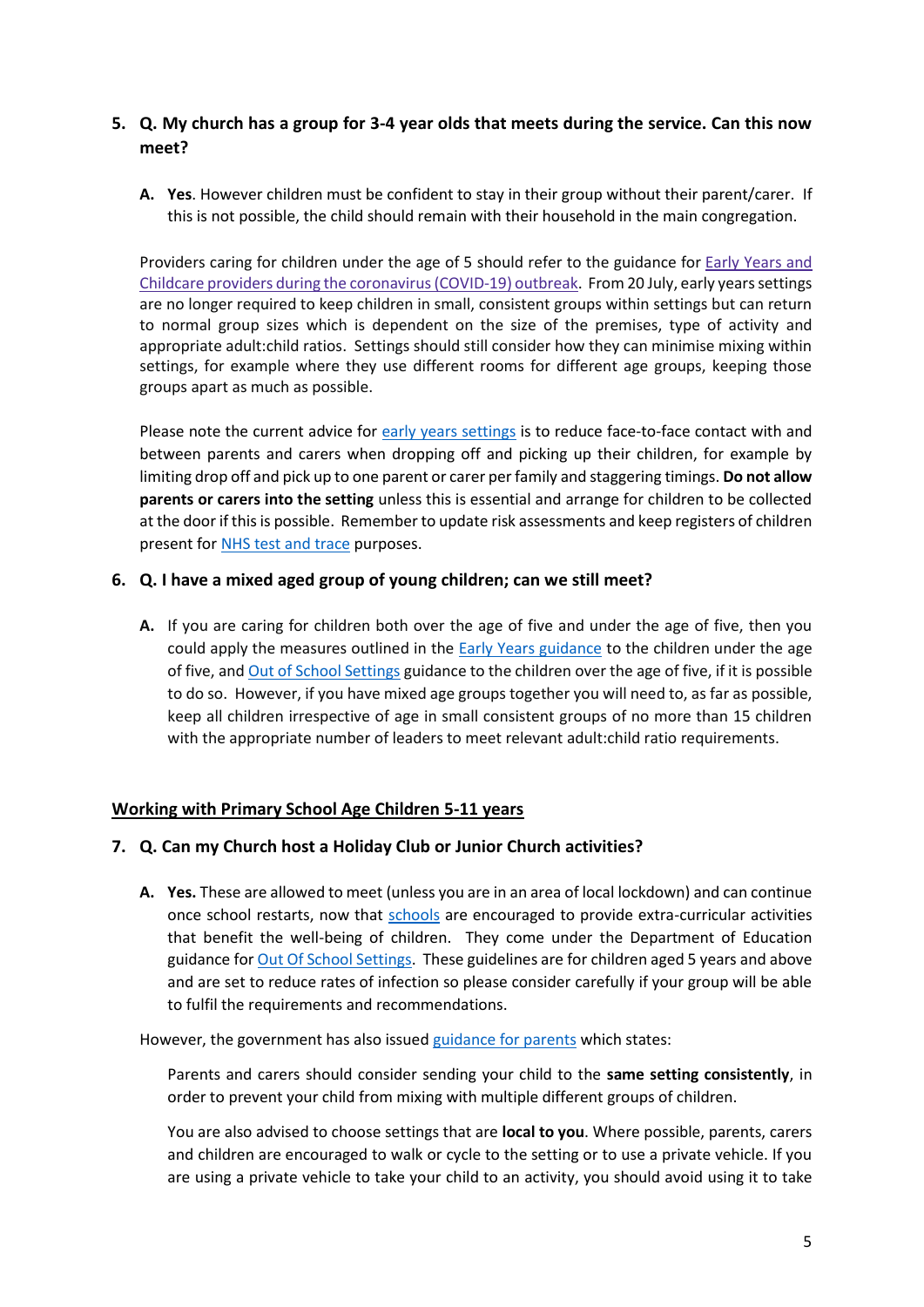other children from outside your household to the same activity even if they are in the same small, consistent group. You are also encouraged to avoid using public transport to get to activities, particularly during peak times.

The scientific evidence suggests that there is a moderate to high degree of confidence that the susceptibility to clinical disease of younger children (up to age 11 to 13) is lower than for adults. However, it remains important that protective measures as outlined in this guidance are put in place to help reduce the risk of transmission.

It is important to consult with parents and carers about returning to groups and work out a programme that does not exclude those who are still cautious about their child being involved in multiple out of school setting groups, particularly as children readjust to returning to school.

#### **Working with Secondary School Age Young People 12 -18 years**

#### **8. Q. Can my youth group now meet?**

**A. Yes**. The [National Youth Agency](https://nya.org.uk/) amber level came into place from 4 July in England, **except in areas where local lockdowns have been imposed**, **which return to red level.** It suggests that following completion of an action plan and risk assessment (consistent with the NYA guidance on managing youth sector activities and spaces during COVID-19), individuals may gather indoors or outdoors, provided there are **no more than 15 young people plus leaders**. Where possible, the groups should be smaller.

The following activities are permitted at the amber readiness level:

- Online and digital youth services.
- Detached/outdoor local youth activities (consistent with social distancing guidelines)
- 1-2-1 indoor sessions with young people.
- Small group sessions delivered indoors (consistent with social distancing guidelines).
- Further guidance can be found here:
	- <https://nya.org.uk/wp-content/uploads/2020/08/NYA-Guidance-version-2.pdf>

When planning activities, social distancing, hygiene measures and risk assessments should be in place. Please read through the FAQs on what you can do indoors and outdoors, group size, face coverings etc. that follow.

[Government guidelines](https://www.gov.uk/government/publications/covid-19-guidance-for-the-safe-use-of-places-of-worship-during-the-pandemic-from-4-july/covid-19-guidance-for-the-safe-use-of-places-of-worship-during-the-pandemic-from-4-july) currently state that in worship or devotions:

People should avoid singing, shouting, raising voices and/or playing music at a volume that makes normal conversation difficult or that may encourage shouting. This is because of the potential for increased risk of transmission from aerosol and droplets.

Whilst this guidance may negate some of the usual youth work activities, please remember that there are no restrictions on discussion, Bible study, sharing of testimonies and prayer. Encourage your group to think creatively about how they would like to run their session and which activities are important to them for building community and growing faith. Young people should be encouraged where possible to bring their own equipment (Bible, snack and drink) and avoid sharing equipment.

It is important to discuss with young people expectations and reasons for the changes in behaviour (e.g. complying with social distancing) and activities (no singing or shouting). We encourage leaders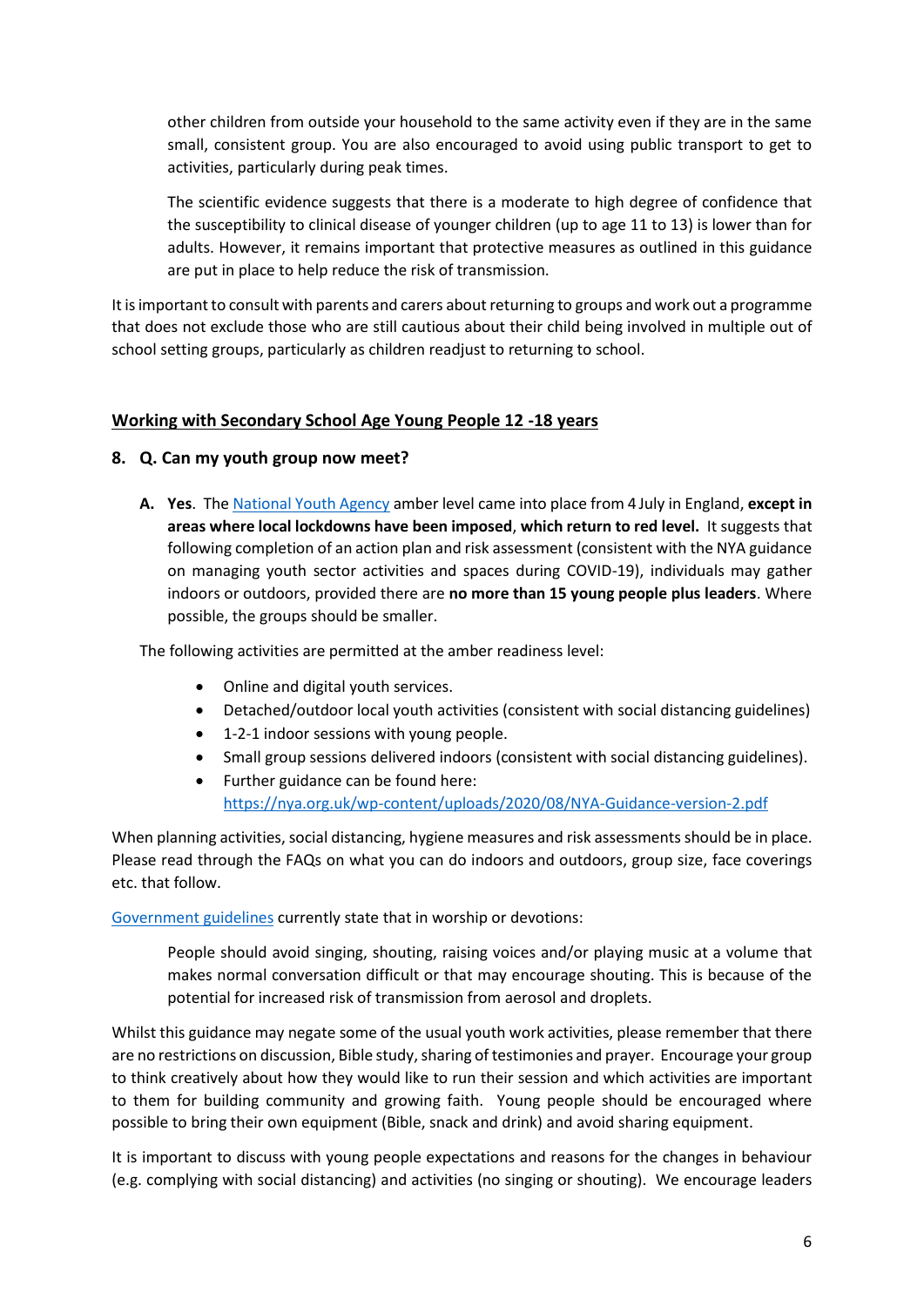to agree a code of conduct with young people and be prepared to follow through on a protocol should a young person choose to ignore the behaviour code.

## **9. Q. Can I take my youth group to the park?**

**A.** If you are operating as a youth group (of no more than 15 young people plus leaders), you will need to meet at your place of worship. Community-based youth groups however may still meet, but must adhere to the NYA guidance appropriately.

According to [government guidelines:](https://www.gov.uk/government/publications/covid-19-guidance-for-the-safe-use-of-places-of-worship-during-the-pandemic-from-4-july/covid-19-guidance-for-the-safe-use-of-places-of-worship-during-the-pandemic-from-4-july)

A place of worship refers to a building used for regular religious ceremonies, communal worship or similar gatherings by religious organisations. It includes the use of surrounding grounds, for example, adjoining carparks, courtyards or gardens for which the venue managers are also responsible.

The guidance also covers premises when being used for religious gatherings, even when their primary purpose is not for religious gatherings, such as a community centre. These premises will only be able to be used where they are permitted to be open and additional guidance may be applicable.

This guidance does not cover public parks, private homes, cultural sites or other open spaces, such as woodlands which may be used for religious purposes. If people do want to engage in worship in these spaces, then the guidance relevant to that place should be adhered to.

Should a youth group choose to take a group of young people to a local park, the group size should be limited to 6 people from different households i.e. 4 young people and 2 leaders; or 2 households to keep in line with the government guidance in a public space governed by the local authority. You might like to try a social action activity with these smaller numbers.

#### **10. Q. Can I take my youth group away camping?**

**A. No.** Overnight stays will not be permitted during amber readiness level. Overnight camping will be permitted at yellow readiness level.

#### **FAQs that apply to both children and youth groups**

#### **11. Q. What activities can I do indoors?**

**A.** If you choose to run sessions indoors there is a higher risk of transmission. **You should maintain current government guidance on social distancing and consider the risks accordingly.** Activity times should be kept as short as possible.

There are different risk levels depending on the type of activity or provision on offer. If your provision is classroom-based, you should find the Department for Education's [Guidance for full opening: schools](https://www.gov.uk/government/publications/actions-for-schools-during-the-coronavirus-outbreak/guidance-for-full-opening-schools#section-3-curriculum-behaviour-and-pastoral-support)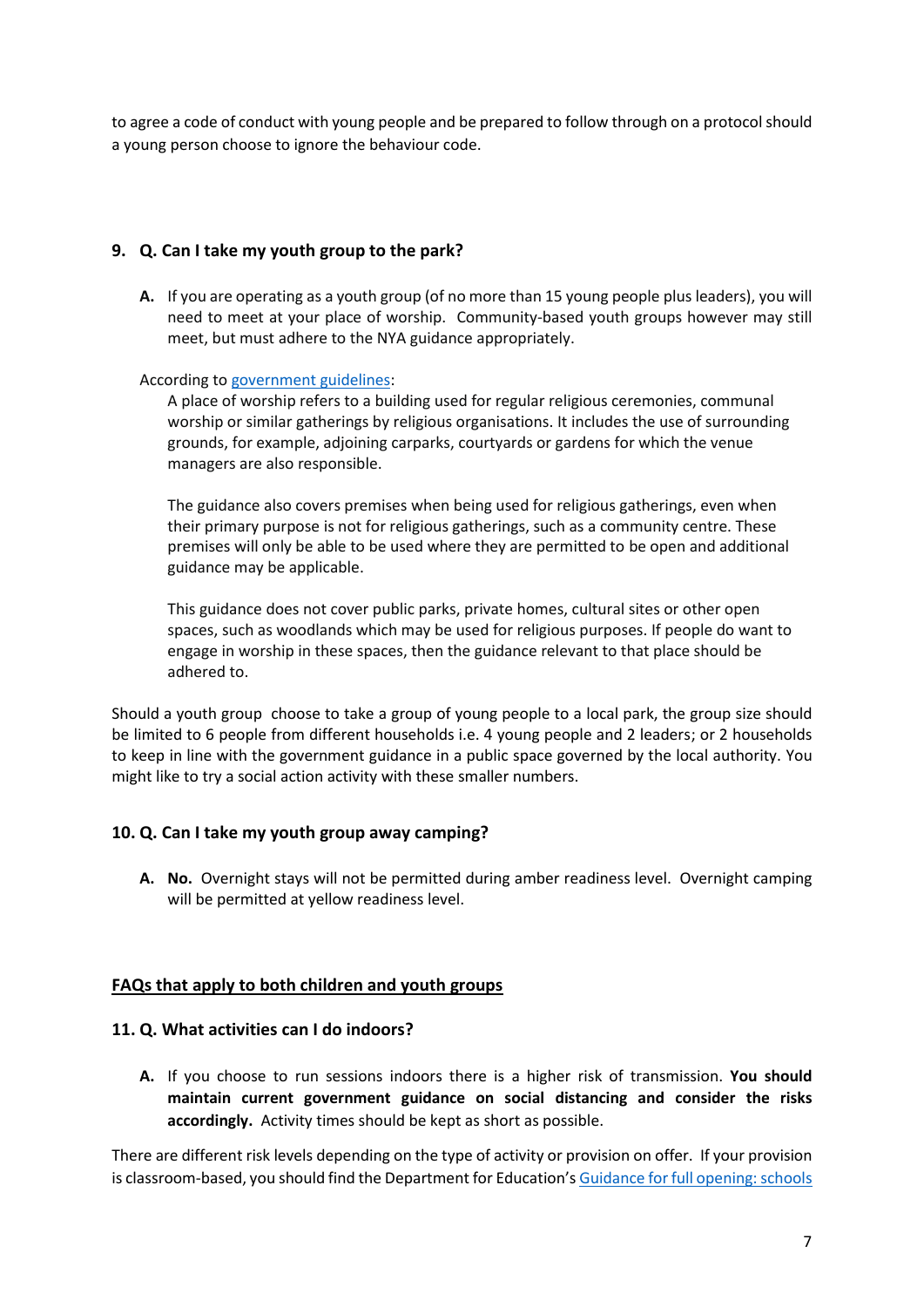(7 August update) [section 3 on curriculum, behaviour](https://www.gov.uk/government/publications/actions-for-schools-during-the-coronavirus-outbreak/guidance-for-full-opening-schools#section-3-curriculum-behaviour-and-pastoral-support) and pastoral support helpful in determining activities and how to [carry out a risk assessment,](https://www.gov.uk/government/publications/actions-for-schools-during-the-coronavirus-outbreak/guidance-for-full-opening-schools#A) depending on the age of the children you cater for.

Our interpretation of the guidance suggests that the following activities can be undertaken:

- Use digital media.
- Share stories such as Bible stories and personal testimonies, discussion.
- Pray.
- Non-contact indoor games e.g. *Simon says.* (retaining appropriate social distancing)
- Craft activities. **Sharing of equipment is not advised**, particularly of malleable materials e.g. playdough. Resources for activities e.g. painting, sticking, cutting, small world play, indoor and outdoor constructions should be washed before use. An alternative to providing equipment is to encourage children to bring a pack with their own equipment, Bible and snack.

Hands should be washed before and after use.

Singing, shouting-out, blowing instruments and sharing of food is **not** permitted. However, clapping and signing actions are allowed.

Some indoor sports may be possible provided activities are kept short, social distancing is adhered to and there is adequate ventilation. Contact sports should not take place. Government guidance can be foun[d here.](https://www.gov.uk/guidance/working-safely-during-coronavirus-covid-19/providers-of-grassroots-sport-and-gym-leisure-facilities)

## **12. Q. Can our choir/orchestra/worship band rehearse and perform indoors?**

A. Yes. [Government guidelines](https://www.gov.uk/government/publications/covid-19-guidance-for-the-safe-use-of-places-of-worship-during-the-pandemic-from-4-july/covid-19-guidance-for-the-safe-use-of-places-of-worship-during-the-pandemic-from-4-july) issued 14<sup>th</sup> August state:

#### **Led devotions**

- There should be **no group singing by worshippers**. Places of worship should take account of th[e Performing Arts guidance.](https://www.gov.uk/guidance/working-safely-during-coronavirus-covid-19/performing-arts)
- Small groups of professional or non-professional singers will be able to sing in front of worshippers both outdoors and indoors from 15 August. **Singing in groups should be limited to a small set group of people and should not include audience participation.**
- Where music plays a big part in worship, and recordings are available, we suggest you consider using these as an alternative to live singing.
- Any instrument played during worship should be cleaned thoroughly before and after use.

[Church of England guidelines](https://www.churchofengland.org/sites/default/files/2020-08/COVID%2019%20advice%20on%20conducting%20public%20worship%20v2.1.pdf) add that singers and musicians must remain in line with the recommendations for physical distancing and hygiene set out by the Government in their performing arts guidance. This includes those who regularly volunteer to do music and singing, as part of a choir for example, to perform as a part of worship.

Congregations are still at this time not permitted to sing as part of worship. Wherever possible people should continue to physically distance from those they do not live with, venues, performers and audiences should be matched to ensure 2m distancing applies and **the number of performers should be limited.** Those assisting with worship through music or singing do not always need to wear a face covering, but face coverings or screens should be used if physical distancing cannot be maintained.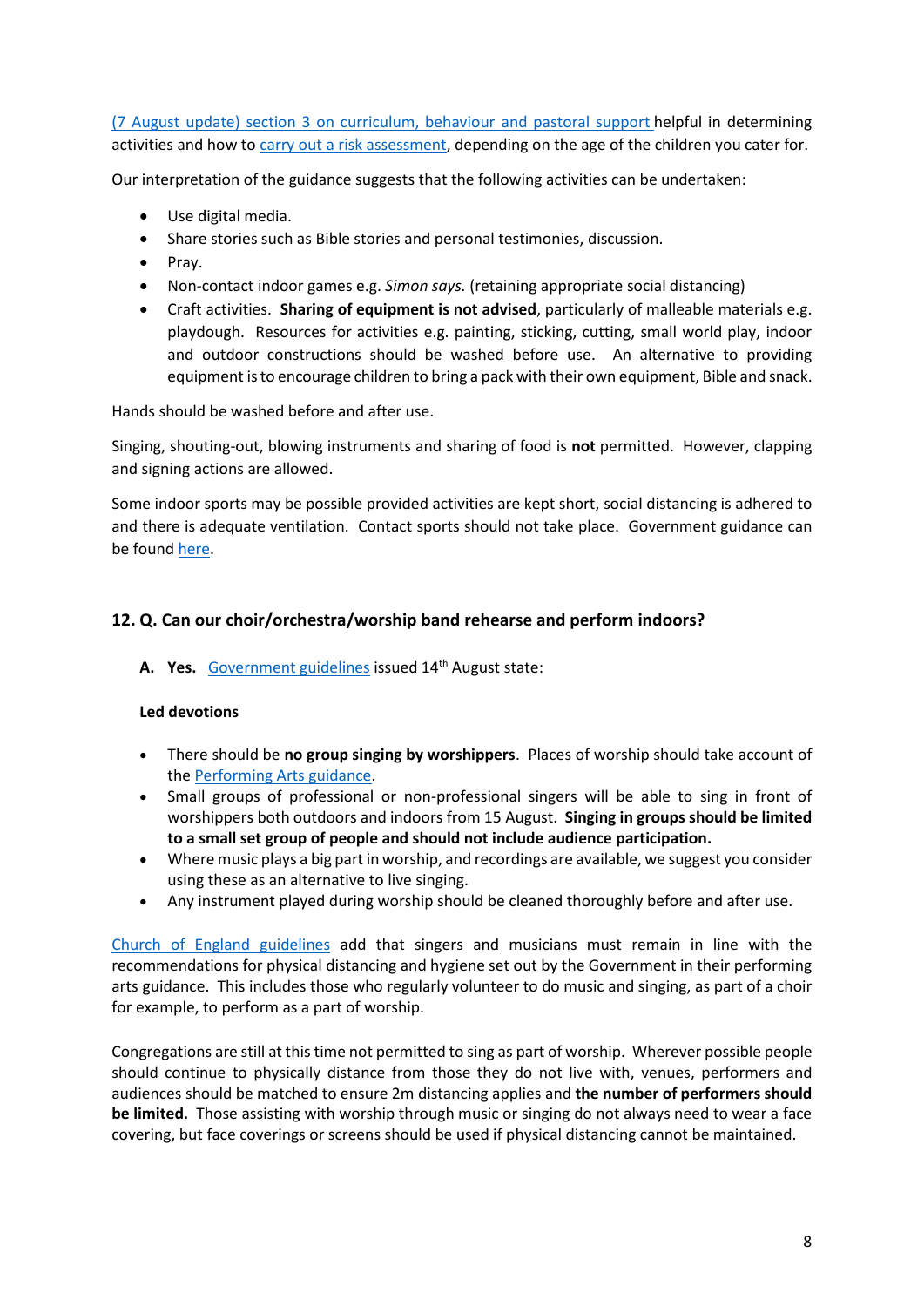The same guidance for worship bands applies, following the Government guidance on performing arts. Players need to be appropriately physically distanced, and the music should not be so loud that it encourages people to shout above it. However, playing of instruments that are blown into should be specifically avoided in worship or devotions.

#### **Q13. Can we sing and play blown instruments indoors in our groups?**

**A. Not yet.** [Government guidelines](https://www.gov.uk/government/publications/covid-19-guidance-for-the-safe-use-of-places-of-worship-during-the-pandemic-from-4-july/covid-19-guidance-for-the-safe-use-of-places-of-worship-during-the-pandemic-from-4-july) issued 14th August state:

#### **Congregational activity**

- Except for the limited circumstances described for led devotions (see Q. 12), people should avoid singing, shouting, raising voices and/or playing music at a volume that makes normal conversation difficult or that may encourage shouting. This is because of the potential for increased risk of transmission from aerosol and droplets.
- Therefore, spoken responses during worship should also not be in a raised voice.
- Activities such as singing, chanting, shouting and/or playing of instruments that are blown into should be specifically avoided in worship or devotions. This is because there is a possible additional risk of transmission in environments where individuals are singing or chanting as a group, and this applies even if social distancing is being observed or face coverings are used.

Where music plays a big part in worship, and recordings are available, we suggest you consider using these as an alternative to live singing in your children and youth settings. You might like to consider clapping or using Makaton or BSL to sign to worship songs as an alternative to singing.

You are advised only to play musical instruments that are not blown into, which can be cleaned thoroughly before and after use.

Please note, the [Government guidance for full opening:](https://www.gov.uk/government/publications/actions-for-schools-during-the-coronavirus-outbreak/guidance-for-full-opening-schools) schools (updated  $7<sup>th</sup>$  August) states that:

Singing, wind and brass playing should not take place in larger groups such as school choirs and ensembles, or school assemblies. Further detailed DfE guidance will be published shortly.

#### **13. Q. Can we serve food as part of our children and youth work?**

**A. Not yet.** The [Church of England guidance](https://www.churchofengland.org/more/media-centre/coronavirus-covid-19-guidance-churches) suggests where food or drink ('consumables') are essential to the act of worship, they can be used, however the sharing of food should be avoided, as should the use of communal vessels.

However, you can encourage children and young people to bring their own snack and water bottle to your activity group, although sharing is not allowed.

#### **14. Q. What activities can I do outdoors?**

**A.** As the risk of transmission is lower outdoors, activities should take place outdoors as often as possible and when it is safe to do so. Equipment should be regularly disinfected and social distancing should be maintained. Contact sports should not take place.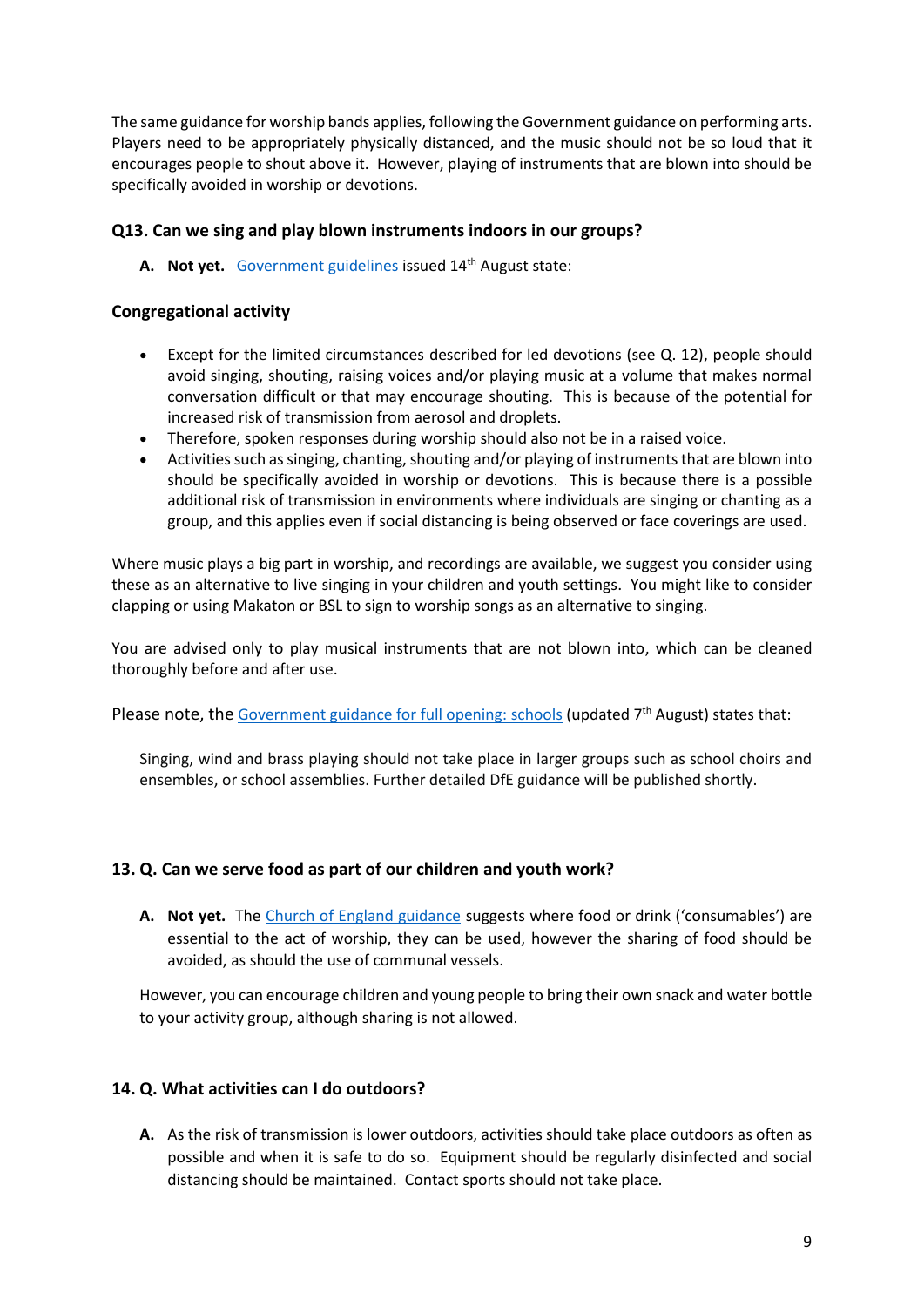Churches should refer to the following advice:

- guidance on the phased return of sport and [recreation](https://www.gov.uk/government/publications/coronavirus-covid-19-guidance-on-phased-return-of-sport-and-recreation) and guidance from Sport [England](https://www.sportengland.org/how-we-can-help/coronavirus) for grass root sport.
- advice from organisations such as the [Association](https://www.afpe.org.uk/physical-education/wp-content/uploads/COVID-19-Interpreting-the-Government-Guidance-in-a-PESSPA-Context-FINAL.pdf.) for Physical Education and the [Youth](https://www.youthsporttrust.org/coronavirus-support-schools) Sport Trust which has suggestions for physical education for both primary and secondary school age.

Outdoor playgrounds are permitted to open where a risk assessment shows that it is safe to do so, see relevant government guidance. Particular attention should be paid to cleaning frequently touched surfaces by children and those that are at child height.

## **15. Q. What size group can I have?**

- A. [NYA updated their advice](https://nya.org.uk/wp-content/uploads/2020/08/NYA-Guidance-version-2.pdf) on 8<sup>th</sup> August. To reduce the risk of transmission, children and young people who attend should be kept in small, consistent groups, and of **no more than fifteen children, plus additional leaders**. Groups should continue to operate the recommended safeguarding adult to child ratios which vary depending on the ages of children in the group and where possible, the groups should be smaller. Organisers are advised to reopen slowly and should run pilot sessions with fewer than 15 attendees, to ensure it is possible to manage social distancing and hygiene measures in accordance with [NYA guidelines:](https://nya.org.uk/wp-content/uploads/2020/08/NYA-Guidance-version-2.pdf)
- Organisers should divide young people into bubbles, with a maximum of 15 young people per bubble.
- Children/young people should be placed in age appropriate bubbles.
- Members of each bubble should adhere to the current social distancing requirements.
- Upon arrival/departure, participants should wash their hands or use hand sanitiser.
- Should any member of a bubble become unwell, all members of the bubble should contact NHS Test and Trace. All members of the bubble (including leaders/visitors) should also be suspended from attendance and requested to self-isolate for 14 days.
- Social distancing should be maintained during all activities.
- Organisers should be aware of attendees who are clinically vulnerable or clinically extremely vulnerable and should prepare their risk assessment accordingly.

#### **16. Q. How many groups can I have?**

- **A.** It may be possible for multiple groups to convene in your venue, if all the practices stated in th[e NYA document](https://nya.org.uk/wp-content/uploads/2020/08/NYA-Guidance-version-2.pdf) are implemented. To ensure that participants remain safe:
- Organisers should divide young people into fixed bubbles, with a maximum of 15 young people (plus workers/leaders) per bubble per session.
- Bubbles should not join with other bubbles.
- Individuals should remain in the bubble they are allocated for that day and ideally over repeat attendance, though this may not be practical in some circumstances.
- As the risk of transmission is lower outdoors, activities should take place outdoors as often as possible and when it is safe to do so.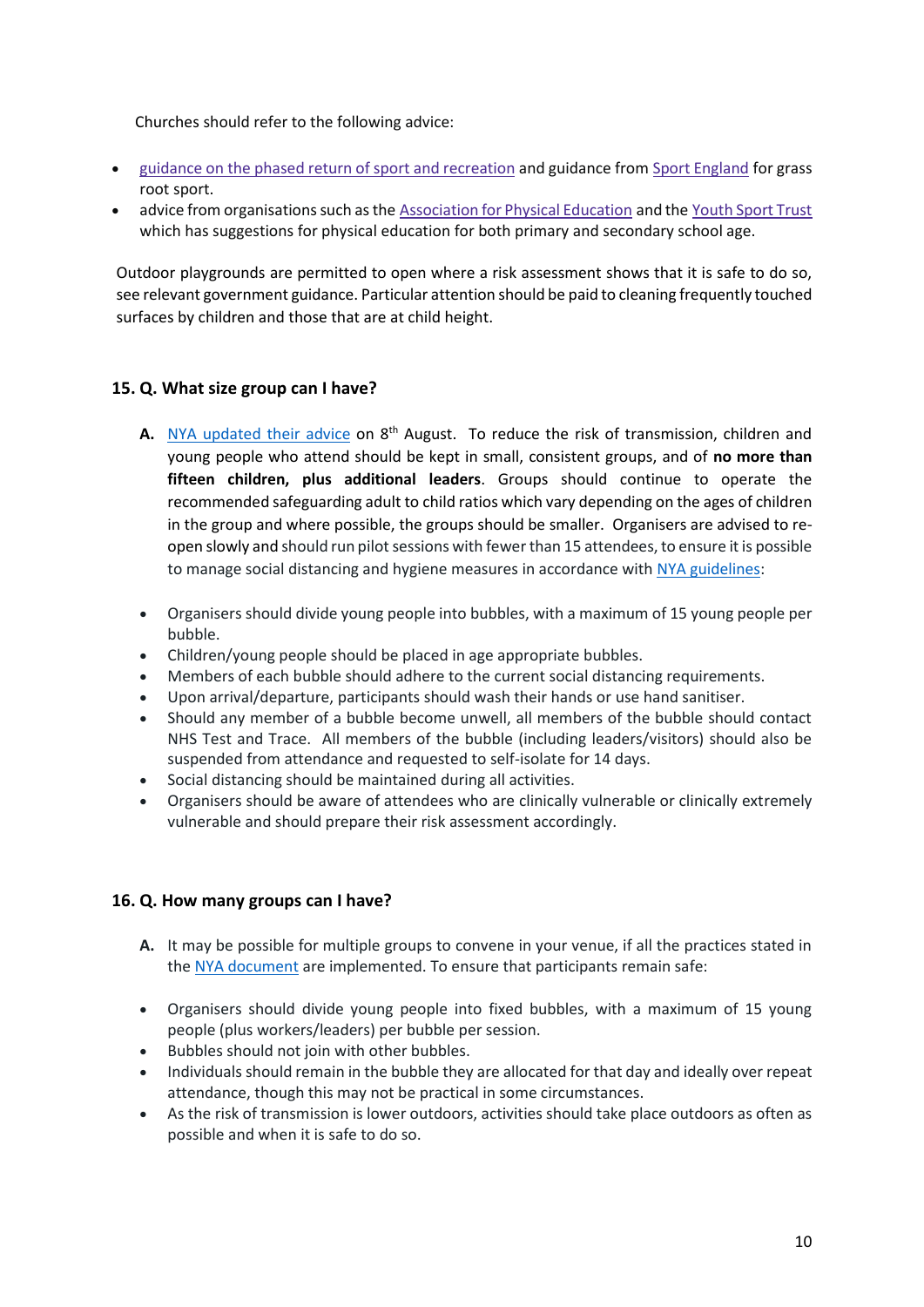- Different bubbles should ideally enter and exit through different doors when sessions begin, during breaks and when leaving the site. If not possible then stagger arrival and departure times where possible.
- Organisers should encourage young people to arrive only with members of their bubble and to avoid mingling before and after sessions. We understand that organisers have limited control in this regard, but we encourage you to brief young people and to educate them on social distancing requirements.
- Shared spaces such as sports halls, kitchens, etc. must be deep cleaned thoroughly between use if different bubbles are to use them on the same day (sequentially). Spaces should not be used at the same time by more than one bubble.
- Enhanced regular cleaning of commonly used surfaces, such as equipment and door handles, should be ensured.
- It is not necessary for each bubble to use separate toilets; however, efforts should be made to limit the numbers of users at a given time. Use of different toilets for each bubble is ideal. Please consider safeguarding concerns when planning and preparing your risk assessments.

# **17. Q. I have different children come each week. What do I do about consistent groups? Do the groups have to be children from the same school?**

## A. The [NYA guidelines](https://nya.org.uk/wp-content/uploads/2020/08/NYA-Guidance-version-2.pdf) state that:

Individuals should remain in the bubble they are allocated for that day and ideally over repeat attendance, though this may not be practical in some circumstances.

This implies the children do not have to be in a group with children from the same school, although where possible, this will help with consistency in other settings. It also recognises the difficulty of maintaining consistent groups from week to week, particularly where attendance is not compulsory. Each church will have to make a local decision on consistency of groups over repeat attendance, based on their particular context and in consultation with parents/carers.

# **18. Q. Can I lead a group on a Friday night and then a different group on a Sunday?**

- **A.** The [NYA guidelines](https://nya.org.uk/wp-content/uploads/2020/08/NYA-Guidance-version-2.pdf) state that it is best practice to:
- Reduce the number of people each person has contact with by using 'fixed teams or partnering' (so each person works with only a few others).
- Individuals should remain in the bubble they are allocated for that day and ideally over repeat attendance, though this may not be practical in some circumstances.
- Organisations have a duty of care to volunteers to ensure as far as reasonably practicable that they are not exposed to risks to their health and safety. This guidance for working safely during the COVID-19 pandemic should ensure that volunteers are afforded the same level of protection of their health and safety as employees and the self-employed.

This suggests that it is not best practice to lead two groups back to back on the same day, but allows for leading a different group on a different day. Ideally, volunteers should be kept in fixed teams for repeat attendance groups, to reduce the amount of social contacts. Whilst it is ideal to keep the same leaders from week to week, this may not always be possible. Each church will have to make a local decision, based on their context, in consultation with parents/carers and volunteers.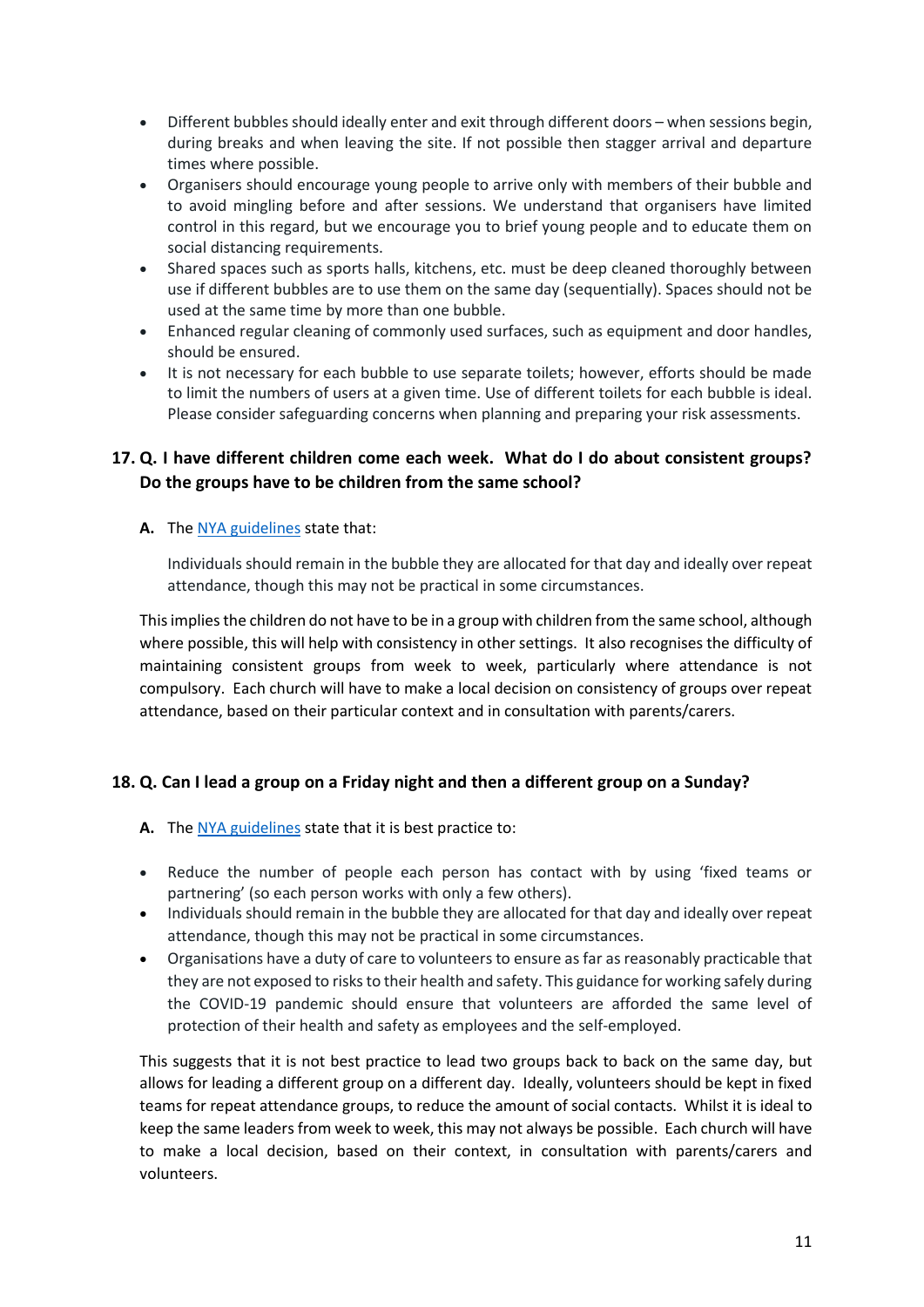#### **Q. Do I need to keep a register?**

**A. Yes.** The NHS has established a new Test and Trace Service. The government is asking cafes, restaurants, social venues and places of worship where individuals are onsite (inside or out) for more than fifteen minutes to record attendance information for the purposes of contacting individuals who may have been exposed to COVID-19. There is ne[w guidance from the Department](https://www.gov.uk/guidance/nhs-test-and-trace-how-it-works)  [for Health and Social Care.](https://www.gov.uk/guidance/nhs-test-and-trace-how-it-works)

#### What should you be doing?

- For all activity that lasts more than fifteen minutes in duration should capture the following information on all leaders and young people in attendance:
- 1. Name 2. Phone number of next of kin, or the individual if over 16 3. Email address for next of kin, or the individual if over 16 4. Date and time of entrance and exit
- Visitors who do not remain onsite for more than fifteen minutes do not need to be recorded. For example, parents who drop off their child or young person and leave quickly do not need to be recorded. However, a sports coach who delivers a 30-minute session would need to be recorded.

[Church of England guidelines](https://www.churchofengland.org/sites/default/files/2020-08/COVID%2019%20advice%20on%20conducting%20public%20worship%20v2.1.pdf) from 17<sup>th</sup> August suggest that where young people or children are coming unaccompanied then we advise consulting [Safer Environment and Activities](https://www.churchofengland.org/sites/default/files/2019-11/Safer%20Environment%20and%20Activities%20Oct19_0.pdf) from the National Safeguarding Team and adding a safeguarding assessment as part of the overall risk assessment for opening, particularly sections 1.3 on risk assessment and 2.10 on young people who attend church activities without their parents.

If you are collecting data for NHS Test and Trace the details of the parent or guardian of an accompanied young person or child need only be collected. For unaccompanied children or young people aged 13 years old or over, they can be asked to provide their details and sign the consent form, or make an individual booking where consent is required. You may need to explain to them why the data is being collected so they understand what Test and Trace is about, rather than relying on them reading and understanding the privacy notice on their own

# **19. Q. Is there any additional SEND guidance?**

**A. Yes.** However, their return should be informed by agreeing a risk assessment and action plan with parents/carers, to help churches ensure that the right support is in place for them to come back. The government has the following SEND risk [assessment](https://www.gov.uk/government/publications/coronavirus-covid-19-send-risk-assessment-guidance) guidance.

#### **20. Q. Do we have to wear face coverings in our groups?**

**A.** The [NYA guidelines](https://nya.org.uk/wp-content/uploads/2020/08/NYA-Guidance-version-2.pdf) section 21.0 state that:

In England, face coverings are now required by law to be worn in shops, supermarkets, indoor transport hubs, indoor shopping centres, banks, building societies, post offices, on public transport, places of worship and importantly community centres. The law now requires **all those over 11 years old to wear a face covering** unless with good reason when attending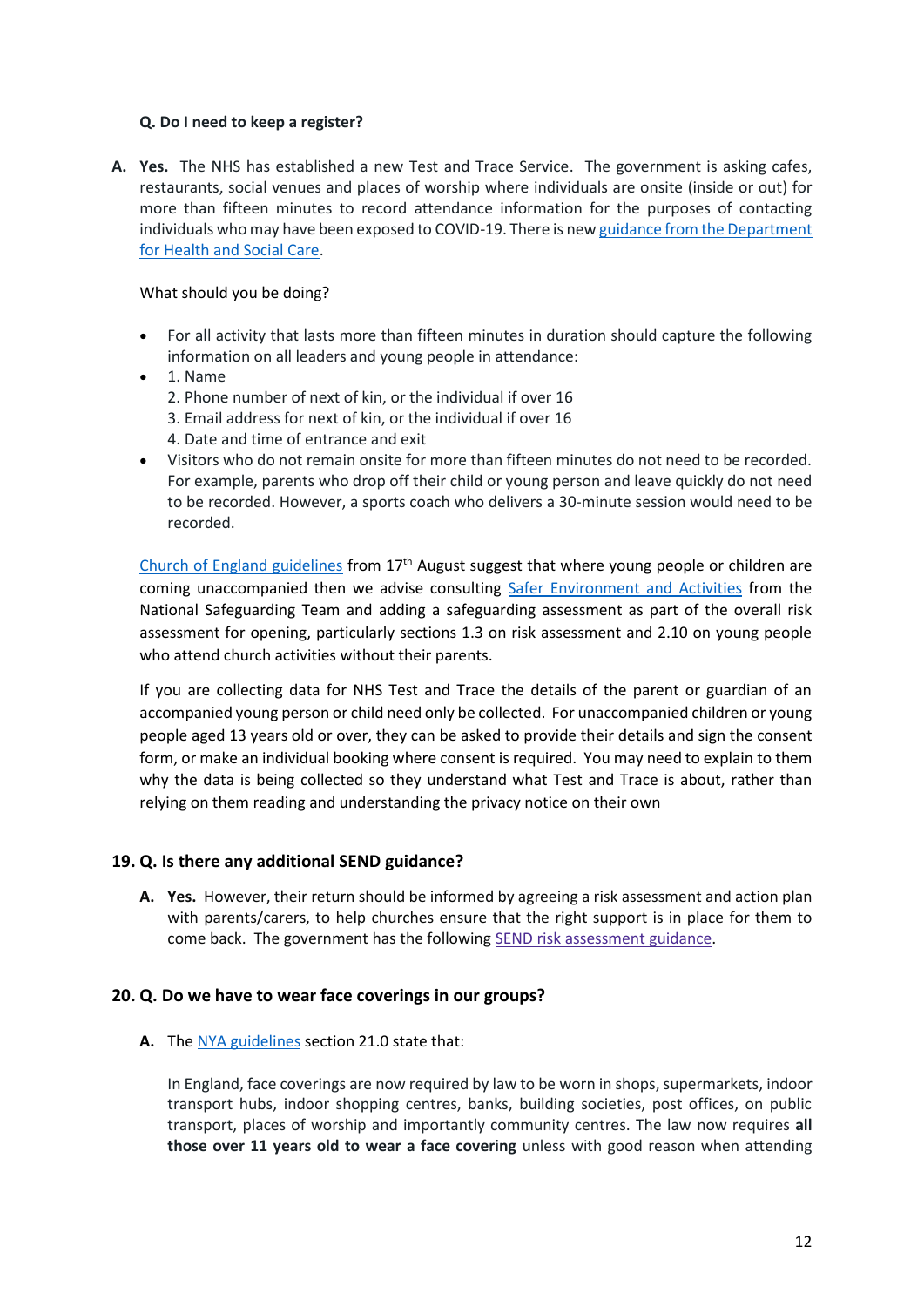youth sector activities. We strongly recommend that you wear a face covering in any enclosed public space where there are people you do not normally meet.

There are also settings where you must wear a face covering by law. A full list of where you must wear a face covering in England is available on [GOV.UK.](https://www.gov.uk/government/publications/face-coverings-when-to-wear-one-and-how-to-make-your-own) Specific requirements in Northern Ireland, Scotland and Wales are available on the websites of the devolved administrations.

Please be mindful that some individuals and groups have reasonable excuses for not wearing a face covering due to age, health or other conditions which are not always visible.

Things to consider:

- Wash your hands thoroughly with soap and water for 20 seconds or use hand sanitiser before putting a face covering on and after removing it.
- When wearing a face covering, avoid touching your face or face covering as you could contaminate them with germs from your hands.
- Change your face covering if it becomes damp or if you have touched it after putting on.
- Continue to wash your hands regularly.
- Change and wash your face covering daily.
- If the material is washable, wash in line with the manufacturer's instructions. If it is not washable, dispose of it carefully in your usual waste.
- Practise social distancing wherever possible.

#### **21. Q. Do children and youth leaders need to wear face coverings?**

**A.** The [Church of England guidance on face coverings](https://www.churchofengland.org/sites/default/files/2020-08/COVID%2019%20advice%20on%20face%20coverings%20v3.0.pdf) suggest you do not always need to wear a face covering if you have a legitimate reason not to. This includes:

Those who are leading services or events in a place of worship, and those who assist them (for instance by reading, preaching, or leading prayer) do not always need to wear a face covering, although one should be worn especially if physical distancing cannot be maintained (i.e. distributing consumables) *This exemption does not apply to worshippers, who should wear face coverings consistent with the requirements for any other public space*.

Children and youth leaders should follow this principle and can remove face coverings whilst they are reading aloud, teaching or leading prayer. However, they must maintain social distancing from both children, young people and other adults in the session and replace their face covering afterwards. If this is not possible, it is best practice to wear a face covering throughout the session.

The [Church of England](https://www.churchofengland.org/more/media-centre/coronavirus-covid-19-guidance-churches#na) are not offering advice on the use of visors as the Government advice specifically covers the use of face coverings and does not refer to visors.

# **22. Q. My church has started to livestream services with a gathered congregation. What is the advice for featuring children and young people in a service?**

**A.** Church of England advice on GDPR and permissions for adults and children, photo and video free zones and other considerations can be foun[d here.](https://www.churchofengland.org/more/church-resources/digital-labs/labs-learning-blog/supporting-congregations-and-people-exploring?utm_source=Daily+media+digest&utm_campaign=7e18432a8c-EMAIL_CAMPAIGN_2019_11_27_02_01_COPY_02&utm_medium=email&utm_) Your local diocese will also be able to